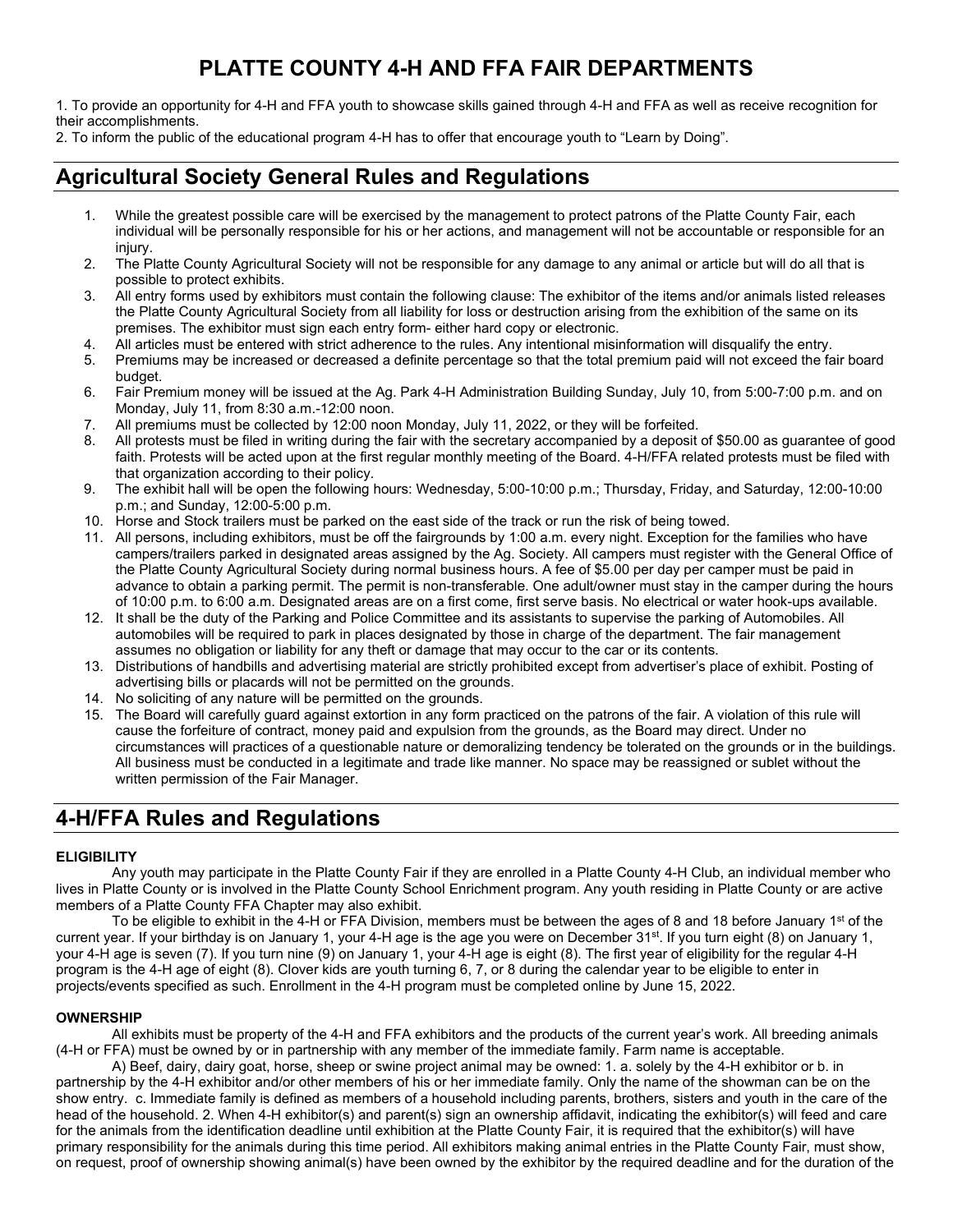time. In cases where the exhibitor may not have primary responsibility for the duration of the project (i.e. separation of parents and more than one residence), it is recommended the exhibitor request exception from the local 4-H Council. The time the exhibitor will be able to care for the animals should be clearly defined in the request.

B) Horses, Dairy Animals and Dairy Goats: 1. An exhibitor in a 4-H show of a horse, a dairy animal, or dairy goat, may show an animal owned by someone outside of the immediate family provided: a. he or she manages (cares for, feeds, trains, grooms, etc.) and has use of the animal as a 4-H project animal at least 75% of the time during the project year; and b. permission for use of the animal is certified by the owner on the 4-H member's ID sheet (ownership affidavit).

## **ANIMAL IDENTIFICATION**

All market and breeding livestock MUST be properly identified by the May 24<sup>th</sup> deadline for exhibition at the Platte County Fair. This includes animal identification affidavits, which is a complete inventory of all animals identified by a specific exhibitor and/or family. All market livestock identified for exhibition at the Platte County Fair must also have DNA collected and an accompanying DNA envelope completed for each animal identified by the May 24<sup>th</sup> deadline as well. After the selection of the Grand Champion and Reserve Champion in each market species (beef, goat, sheep and swine), all four winners will have another DNA sampled pulled. The samples will be sent to a lab for comparison. If DNA does not match after testing, the exhibitor forfeits livestock sale money and youth is banned from exhibiting at the following year's Platte County Fair. Reference the Animal Exhibitor Handbook for complete animal identification guidelines.

## **EXHIBITING**

Members are only allowed to exhibit in project areas in which they are enrolled. All 4-H livestock exhibitors may show all the exhibits allowed in each department and if enrolled also in FFA, may show all the exhibits allowed in each department as long as they are different animals and recorded on the appropriate ID sheets. All 4-H and FFA livestock exhibits will be exhibited by the Platte County 4-H or FFA members-owners when possible, and other Platte County 4-H and FFA members, when determined impossible by the superintendents of the department involved. In no case will a person other than a Platte County 4-H or FFA member exhibit in the 4-H or FFA Division. All 4-H and FFA livestock exhibitors must have completed the Quality Assurance Program to exhibit.

If an exhibitor has two animals in the same class, one animal may be moved to the next heaviest class. Only one move per exhibitor per species will be allowed. Check with show superintendent. Premiums will be withheld from exhibitors not showing their own animals. Only one person to exhibit animals in individual classes. No product of any other youth project may be shown in the 4-H or FFA Division. An exhibit cannot be identified or shown in both 4-H and FFA at the Platte County Fair.

All livestock exhibitors must exhibit in at least one showmanship class or lose entire premium.

#### **DRESS CODE**

**4-H –** 4-H Exhibitors may either wear a white t-shirt/blouse or a county/club 4-H t-shirt. There is to be a 4-H emblem or patch on all 4-H member shirts. 4-H Chevrons are for sale at the 4-H office to wear on white shirts. Blue jeans, preferably dark blue are to be worn. Jeans should not have holes. It is recommended that all showmen wear hard-soled shoes. No hats or caps are allowed in the show ring. Dairy exhibitors are encouraged to wear white pants, white shirt with 4-H Chevron or county fair shirt. This is not required! Horse exhibitors should see the Horse department for their specific dress code requirements. 4-H members participating in interview judging are encouraged to wear a 4-H Chevron or 4-H t-shirt but not required.

**FFA –** FFA Exhibitors may wear an FFA t-shirt. The shirt should be easily identified as an FFA shirt and can be any color. FFA shirts can ONLY be worn by exhibitors who are showing an FFA project at the time. Blue jeans, preferably dark blue are to be worn. Jeans should not have holes. It is recommended that all showmen wear hard-soled shoes. No hats or caps are allowed in the show ring.

#### **ENTRIES**

All fair entries are submitted electronically through ShoWorks website. Deadline to submit online entries is Wednesday, June 15, 2022. After deadline, ShoWorks online website will not be accessible. A \$10.00 fee per exhibitor will be accessed on all entries received after the County Fair Entry deadline and submitted on a "fair entry worksheet" provided by Extension Office. LATE ENTRIES WILL ONLY BE ACCEPTED FOR ONE WEEK PAST THE DEADLINE. Non-refundable stall reservation fee of \$5.00 per stall for horses. Goat, swine and sheep pens is first two pens per exhibitor per specie is \$5.00; any additional pens will be \$20.00 per pen. One tack pen will be distributed per club at no cost. Members are expected to share. \$5.00 per 4 feet of space in the cattle area and .25 cents per poultry and rabbit. Stall reservation form and fees due to Extension Office by Wednesday, June 15, 2022.

## **JUDGING/PREMIUMS**

Judges will divide exhibits into groups according to merit: Purple, Blue, Red and White. Equal premium will be given to each exhibit in the same color group under each class number. A participation ribbon will be awarded to exhibits in some departments. Only purple ribbon exhibits in all areas will compete for grand and reserve champion of the fair. The judges' decision in all cases will be final. All Clover Kid exhibits will receive participation ribbons. Only purple ribbon exhibits will be eligible for trophies/awards with exception of horse and dog departments.

#### **ETHICS**

Nebraska 4-H livestock programs strive to create an atmosphere that encourages good character, accountability and ethical decision making. The International Association of Fairs and Expositions (IAFE) National Code of Show Ring Ethics outlines a number of specific guidelines for all exhibitors and others involved with 4-H livestock projects and will be followed for the Platte County Fair. The entire IAFE document can be found and was distributed in the Platte County Animal Handbook released each spring.

### **TESTING FOR CHEMICAL COMPOUNDS**

## **All market livestock exhibitors will be required to complete a Platte County Fair 4-H and FFA Exhibitor Affidavit and Statement of Disclosure. All completed and signed affidavits are due at check-in.**

At the discretion of superintendents, any animal will be subject to both urine and blood analysis for diuretics and anabolic